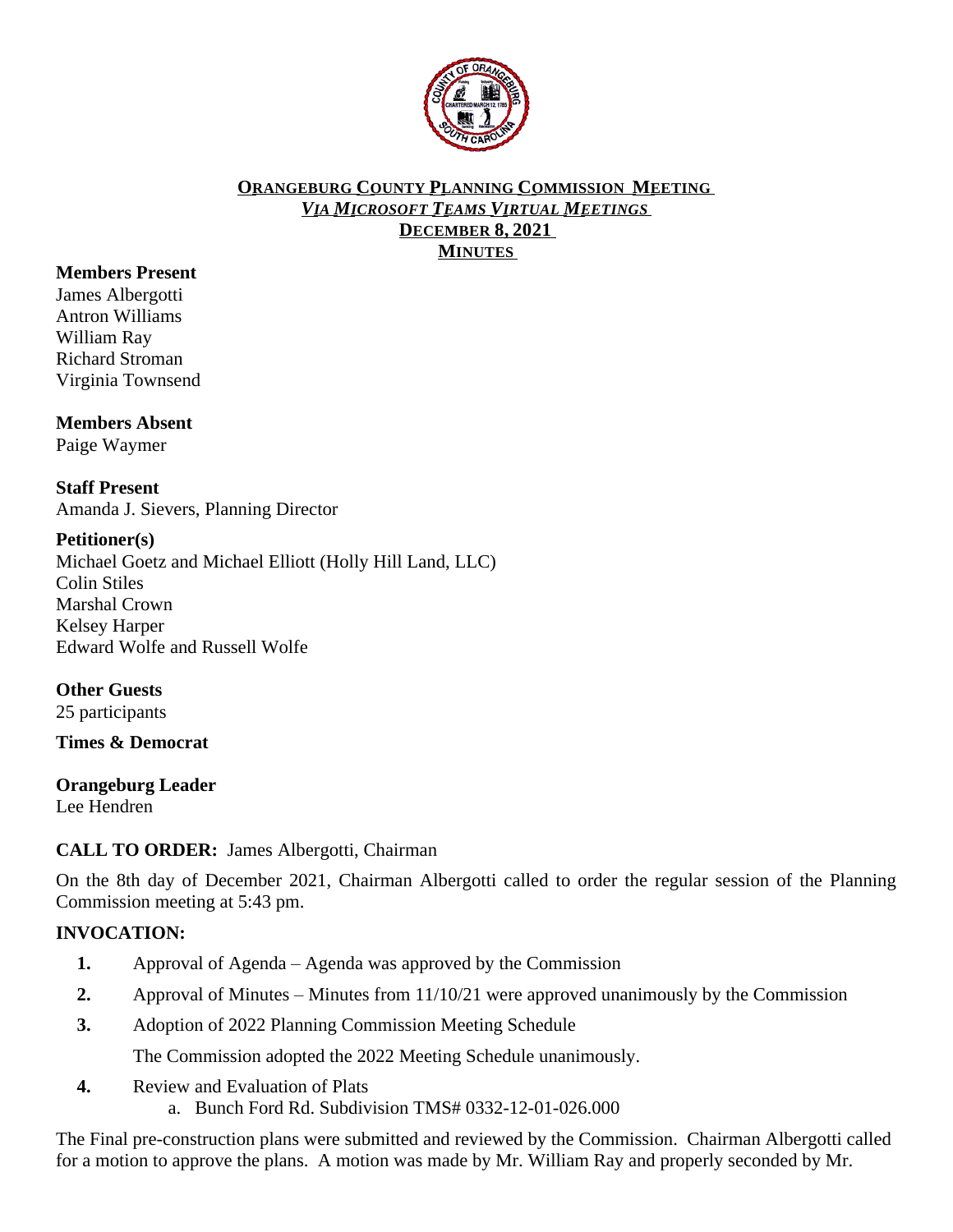Antron Williams. *The final pre-construction plans for Bunch Ford Rd. Subdivision were unanimously approved by the Commission.* 

- **5.** Road Name Request
	- a. None
- **6.** New Business

Chairman Albergotti explained the public hearing procedures for new business agenda items.

**1. The consideration of a request from Holly Hill Land, LLC to rezone property on State Park Rd/Acorn Ln, Santee, SC 29142, TMS# 0307-00-02-052.000 from "RS (Residential Single-Family) district" to "PUD (Planned Development) district" for the purpose of a mixed-use development.**

a. Public Hearing

Chairman Albergotti called on Ms. Amanda Sievers, Planning Director to provide a staff report on the request. Ms. Sievers reviewed the staff report with the Commission.

Chairman Albergotti opened the floor for public comments. Mr. Michael Elliott, developer and applicant, presented the plans for the PUD. He explained that the vision was for a state-of-the-art resort RV park facility with the opportunity to benefit everyone.

No comments were received from citizens in favor or opposition of the request, and the public hearing was closed.

Chairman Albergotti called for discussion among the Commission. Commission members agreed that the project as presented looks great.

Chairman Albergotti called for a motion for the recommendation of the rezoning request of State Park Rd/Acorn Ln, Santee, SC 29142, TMS# 0307-00-02-052.000 from "RS (Residential Single-Family) district" to "PUD (Planned Development) district." A motion was made by Mr. Richard Stroman to accept the request, and it was seconded by Mr. William Ray.

*The Planning Commission voted unanimously (5-0) to recommend the approval of the rezoning request of State Park Rd/Acorn Ln, Santee, SC 29142, TMS# 0307-00-02-052.000 from "RS (Residential Single-Family) district" to "PUD (Planned Development) district" for the purpose of a mixed-use development.*

Chairman Albergotti stated that the recommendation to approve the request will be sent to County Council for their consideration.

**2. The consideration of a request from Edward H. Wolfe and Russell S. Wolfe, Jr. to rezone property on Five Chop Rd., Orangeburg, SC 29115 TMS# 0182-20-01- 003.000 from "CG (Commercial General) district" to "FA (Forest Agricultural) district" for the purpose of preserving agricultural land.**

a.Public Hearing

Chairman Albergotti called on Ms. Amanda Sievers, Planning Director to provide a staff report on the request. Ms. Sievers reviewed the staff report with the Commission.

Chairman Albergotti opened the floor for public comments. Mr. Ladson Beach spoke in favor of the request, stating that the property has been in the family for 100 years and is a